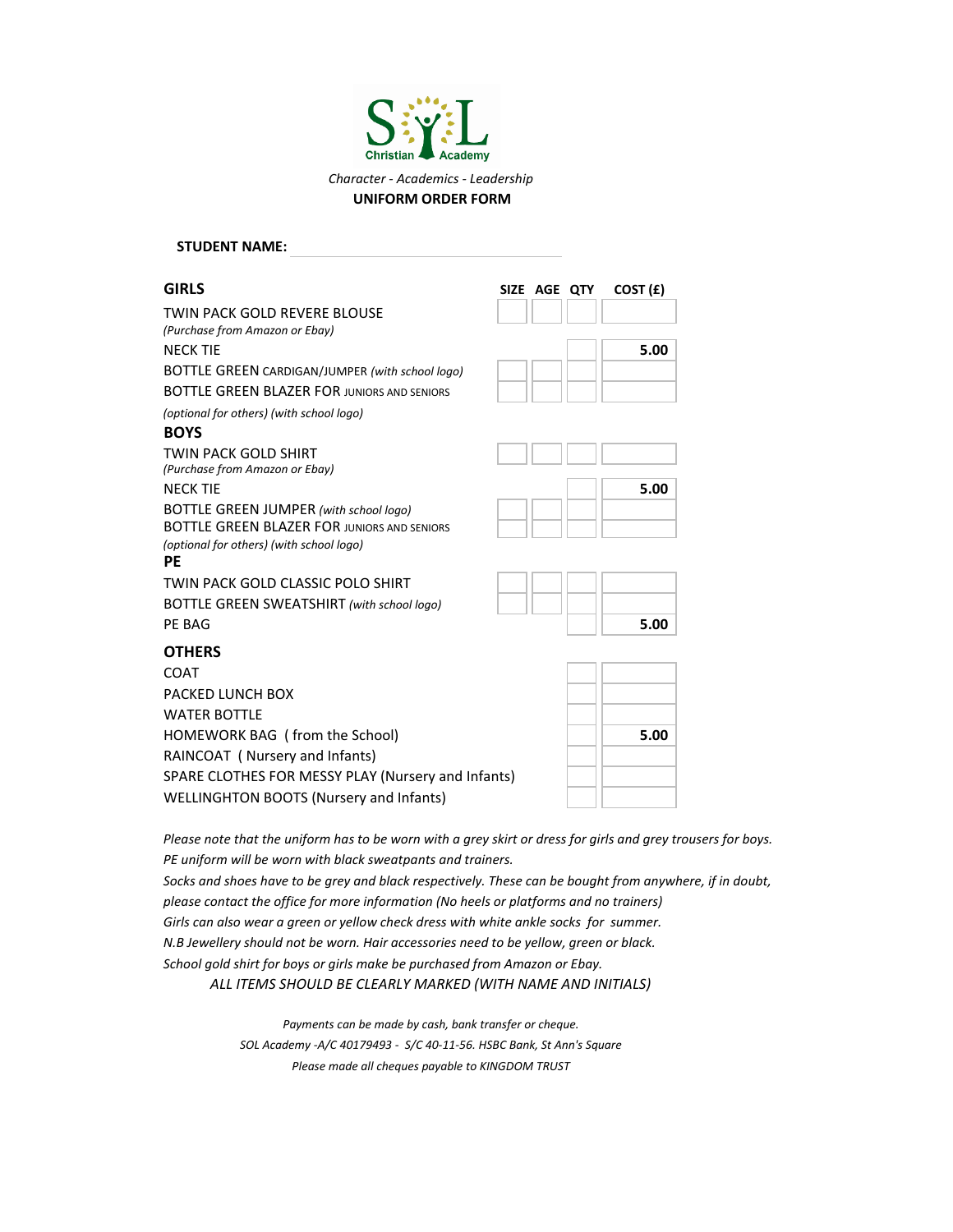

#### **UNIFORM PRICE LIST**

# **GIRLS SIZE AGE QTY COST(approx)** TWIN PACK GOLD REVERE BLOUSE £15.00/pack NECK TIE **ES.00** each BOTTLE GREEN CARDIGAN/JUMPER *(with school logo)*  $|| \t||$  **£15.00 each** BOTTLE GREEN BLAZER FOR JUNIORS AND SENIORS **For a state of the SOLO** each *(optional for others) (with school logo)* **BOYS** <code>TWIN PACK GOLD SHIRT</code> (Purchase from Amazon or Ebay)  $||\cdot||$   $||$   $f$  15.00/pack NECK TIE **ES.00** each BOTTLE GREEN JUMPER (with school logo) **1998 EXECUTE:**  $\begin{bmatrix} 1 & 1 \\ 1 & 1 \end{bmatrix}$  **£15.00 each** BOTTLE GREEN BLAZER FOR JUNIORS AND SENIORS **Fig. 1** | | | | | £30.00 each *(optional for others) (with school logo)* **PE** TWIN PACK GOLD CLASSIC POLO SHIRT  $|| \t || \t | \t | \t \pm 15.00$  each BOTTLE GREEN SWEATSHIRT (with school logo)  $\parallel$  | | | £10.00 each PE BAG **E5.00** each **E5.00** each **E5.00** each **E5.00** each **E5.00** each **E5.00 STUDENT NAME: TOTAL** *(Purchase from Amazon or Ebay)*

#### **OTHERS**

| <b>COAT</b>                                        |       |
|----------------------------------------------------|-------|
| PACKED LUNCH BOX                                   |       |
| <b>WATER BOTTLE</b>                                |       |
| HOMEWORK BAG (from the School)                     | £5.00 |
| RAINCOAT ( Nursery and Infants)                    |       |
| SPARE CLOTHES FOR MESSY PLAY (Nursery and Infants) |       |
| WELLINGHTON BOOTS (Nursery and Infants)            |       |

### **http://www.schooltrendsonline.com/schools/SolChristianAcademyM126E/**

*Please note that the uniform has to be worn with a grey skirt or dress for girls and grey trousers for boys. PE uniform will be worn with black sweatpants and trainers.*

*Socks and shoes have to be grey and black respectively. These can be bought from anywhere, if in doubt,*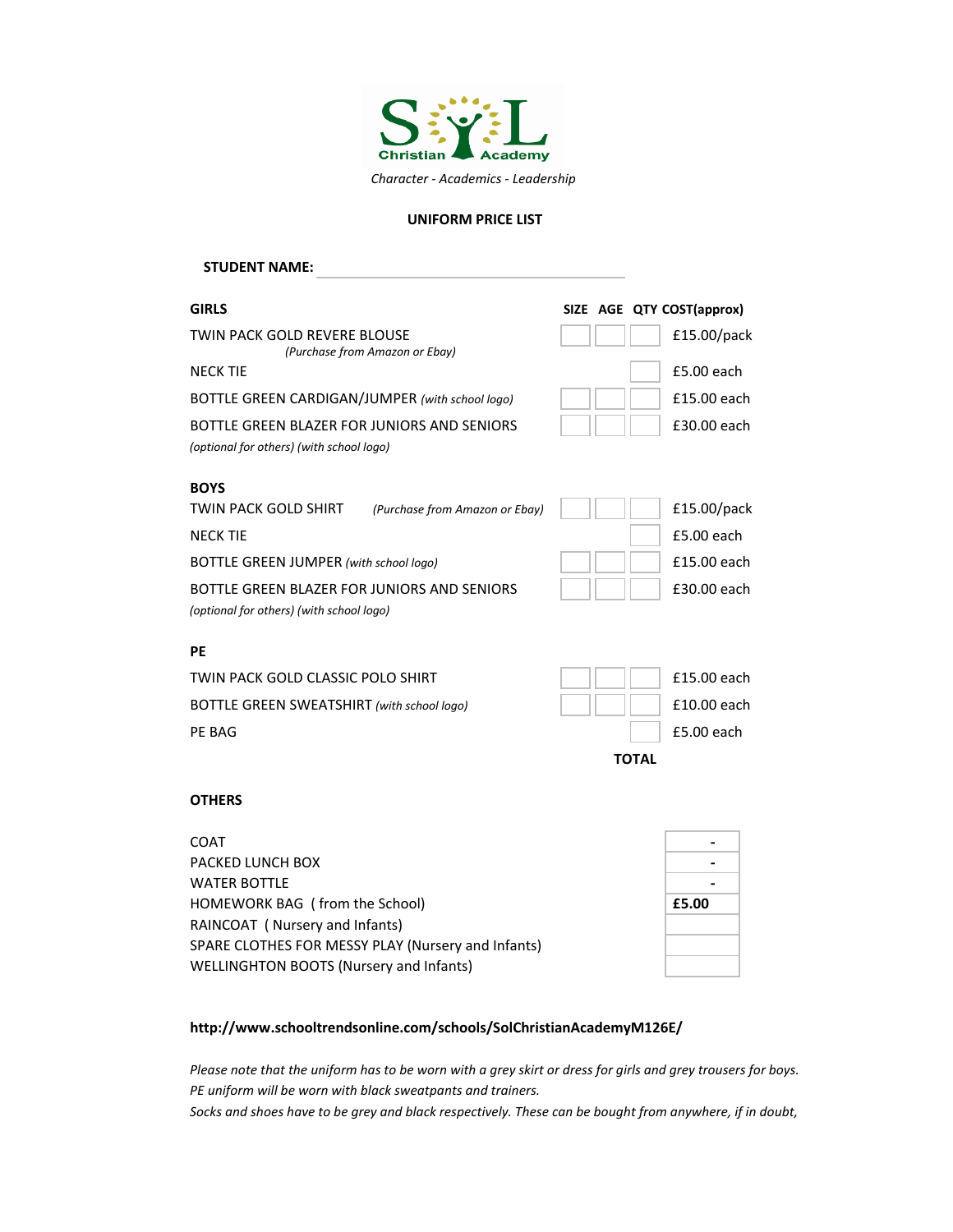*please contact the office for more information (No heels or platforms and no trainers) Girls can also wear a green or yellow check dress with white ankle socks for summer. N.B Jewellery should not be worn. Hair accessories need to be yellow, green or black. ALL ITEMS SHOULD BE CLEARLY MARKED (WITH NAME AND INITIALS) School gold shirt for boys or girls make be purchased from Amazon or Ebay.*

> *SOL Academy -A/C 40179493 - S/C 40-11-56. HSBC Bank, St Ann's Square Please made all cheques payable to SOL ACADEMY Payments can be made by cash, bank transfer or cheque.*